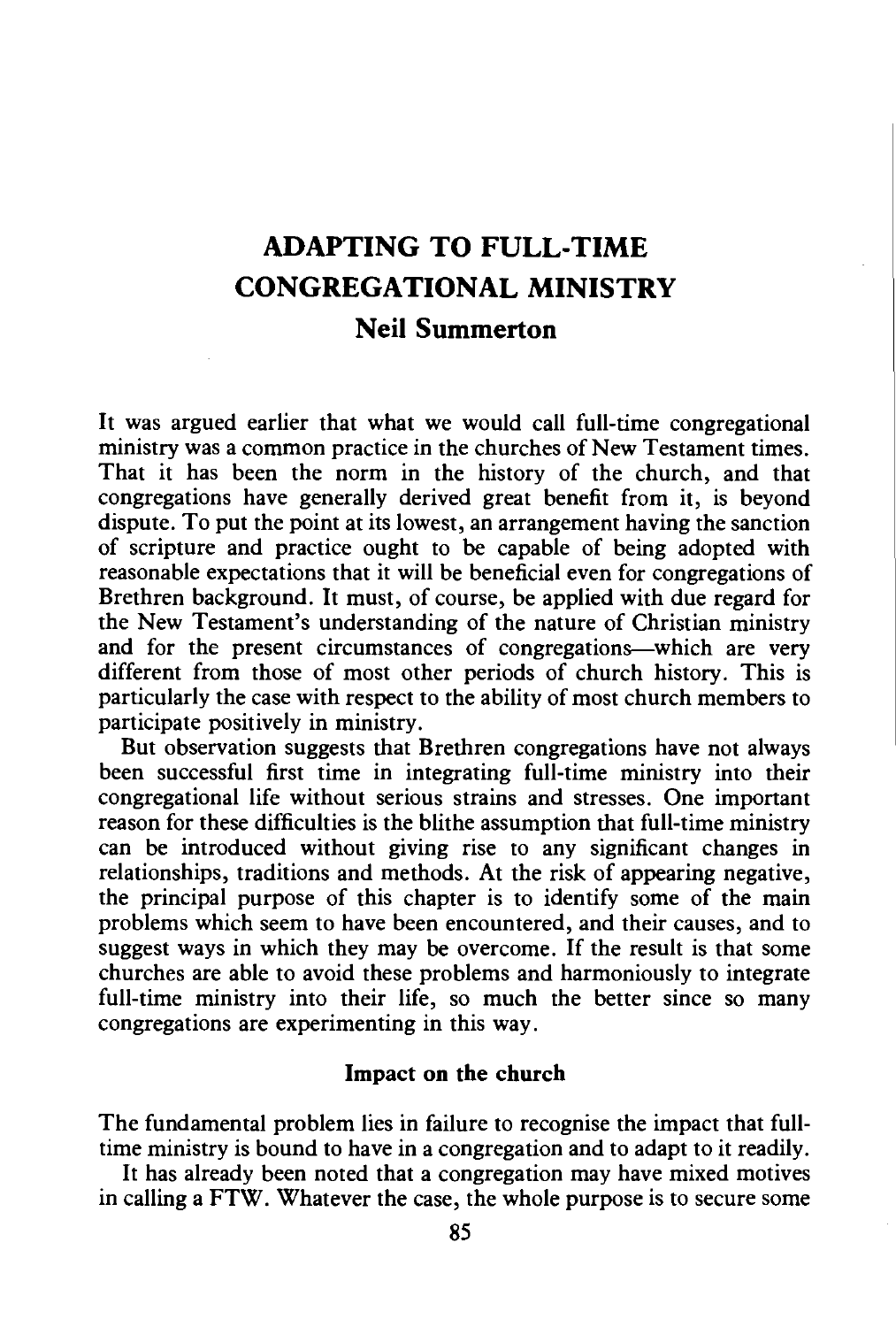specific and marked impact on the church. But it must also be recognised that in practice it is impossible to realise these hopes without other important but less expected effects.

Some of the roles outlined in the preceding chapter are likely to be more self contained than others. But a Christian congregation is a dynamic and organic entity-a community or society-in which the role and gifts of one member are bound to impinge to a greater or lesser extent on those of the rest of its members. For better or worse, there will be consequences and impacts which are unforeseen even by the most perspicacious members. As always, some members of the congregation will find these unforeseen developments disturbing and unnerving, if not a straight temptation to jealousy for their own position. Such fears in a congregation inevitably create tensions which can focus on the person of the FTW, who, rightly or wrongly, may be held responsible for these troubling developments.

It is therefore incumbent on the elders that, in calling a FTW, they should make sure that in good enough time they take steps to educate the congregation as to the likely impact of the FTW, the near certainty of unforeseen consequences, and the danger that the uncertainties engendered by the latter may produce a sense of disenchantment with the individual who is held responsible for them. This disenchantment may seem all the more acute, to the extent that it is preceded by a blissful 'honeymoon' period. The congregation needs to understand that in calling a FTW, especially one who is in a position of leadership, the need for change in important aspects of congregational life and practice is being accepted there would normally be little point in introducing a FTW if changes of one kind or another were not to be expected.

There are likely to be innovations, and old activities, traditions and practices which have outlived their purpose may be altered-to the chagrin of those who may have had a hand in creating them (as, of course, more or less radical changes in their day!). The congregation needs to understand and accept that this is a process which is bound to occur, and is in itself desirable. Especially if the FTW is from outside the congregation, he or she is bound to bring new ideas and practices, at least some of which could possibly be applied. In itself there is nothing about this phenomenon which is specially attributable to the presence of a FTW. Wherever elders wish to see change as a basis of spiritual and numerical growth, they need to invest much time in preparing the group for the consequences. But a FTW is likely to accelerate the pace of innovation by the simple fact that he is able to devote more time and thought to planning and implementing new activities and practices. The degree of impact may inevitably outstrip a congregation's expectations even where there is careful preparation; the situation may be all the more explosive where no preparatory steps have been taken at all.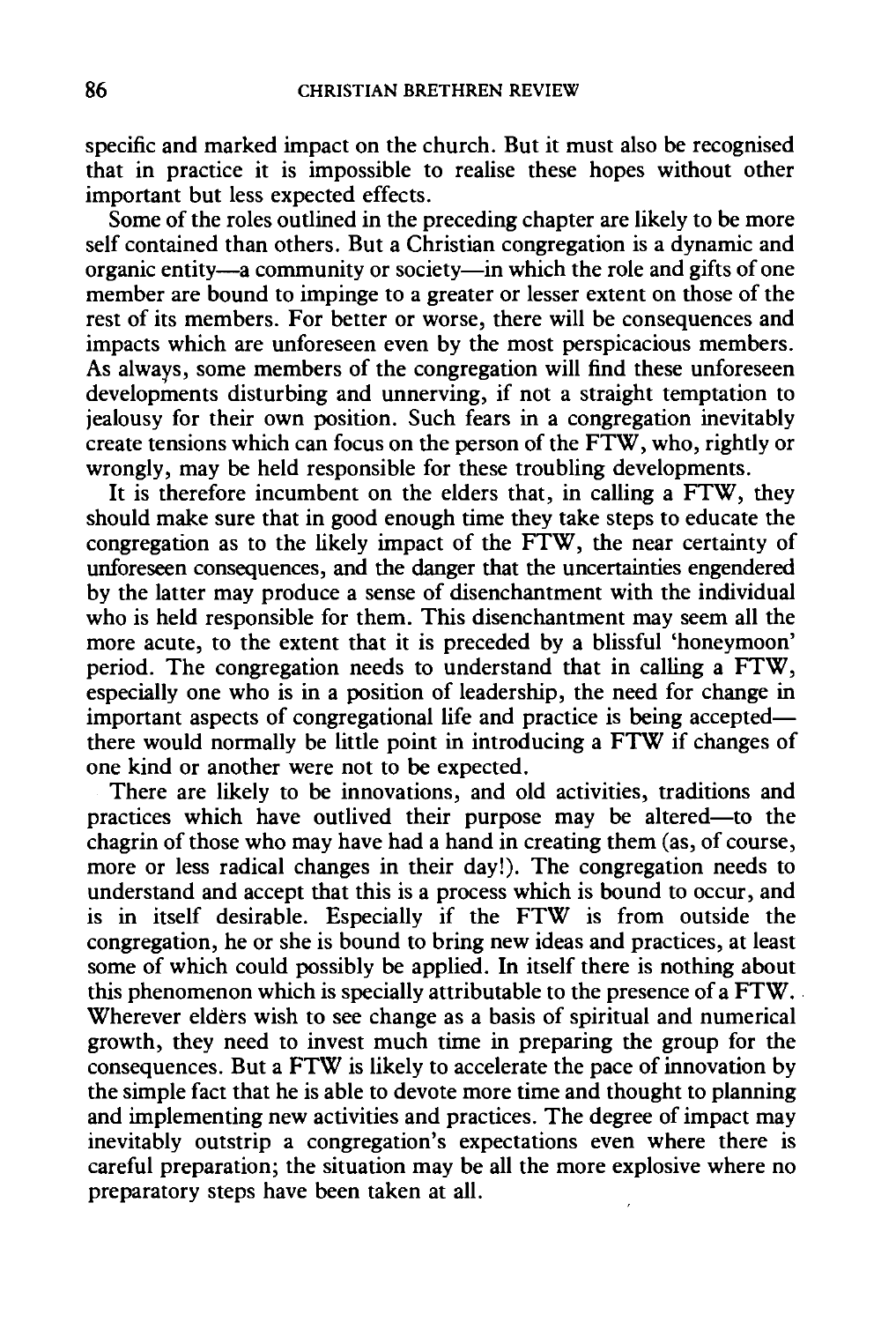If the congregation needs to be prepared for the impact of a FTW generally, members need also to be prepared to appreciate the possible impact on them individually. This will vary between individuals. It is likely to be greatest for those whose gifts and roles are most comparable to those of the FTW. This will be considered at greater length in a moment in relation to the impact of a FTW on the elders. The congregation should understand, however, that to call a FTW will not generally be to relieve them of burdens which they are having difficulty in bearing. On the contrary, the presence of a FTW is likely to increase the demands imposed on individual church members. This will be so especially where the FTW is in a position of congregational leadership and his gifts lie in encouraging others to exercise their own gifts and to take responsibility for new ministries and activities. At a more mundane level, as in the case of an addition to the establishment in any firm or institution, the presence of a FTW can be expected to increase the expenditure of the congregation. This is not only because the FTW has to be supported but also because the new activities and ministries generated have to be funded! The congregation need to understand that the presence of a FTW may increase rather than diminish their individual burdens in a number of ways.

For his or her part the FTW needs to be sensitive to the increased stresses and burdens which his or her presence may impose on the congregation. Tact will be needed both in making it clear to the congregation that their situation is understood; and in forcing the pace of innovation and change. The FTW will be wise to find out as quickly as possible about congregational traditions and their origins, and in particular who among the existing congregation (or their parents!) had a hand in starting or developing which activities and practices. There may, of course, be occasions when the congregation are in such bondage to existing practices and traditions that it is essential to confront them boldly with the need for change. Normally, however, an indirect and tactful approach will be more profitable, especially if change and innovation can be achieved within existing forms, customs and nomenclature.

## **Impact on the elders**

Of greater importance for the fortunes of the FTW and the church will be the impact of his or her presence on the elders, and the way in which that impact is managed and in which the elders respond to it emotionally. This impact and the resulting relationship between the FTW and the elders can be expected to be all the more significant for the fortunes of the worker and the congregation when the presence of a FTW is a new and uncharted experience for the congregation. In these circumstances the probability is that the body of elders concerned will have been working together with a tolerable degree of effectiveness for a fairly long period. Each will have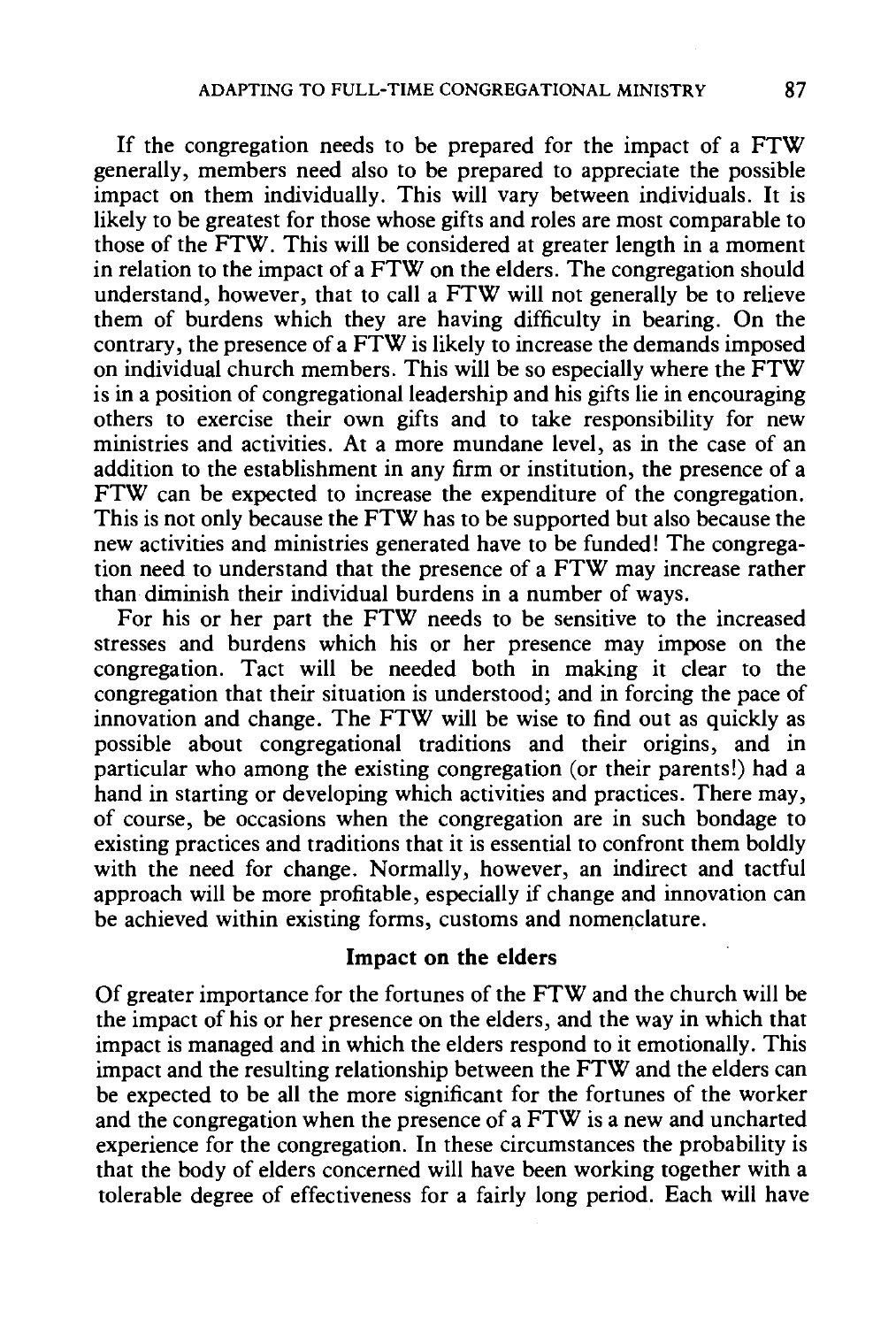developed an established and recognized role within the congregation; and some, at least, of them will be discharging definite leadership tasks.

The introduction of a FTW to fulfil virtually any role in the congregation will have a range of consequences for the eldership group. First, arrangements must be made for supervision or liaison on a day to day basis. This can hardly be done with the elders as a whole; one or two must be selected for this purpose, thus affecting their position within the eldership and the dynamics of the group. Second, most people who are suitable to be a FTW can be expected to exercise leadership and initiative within the tasks assigned to them. The tasks concerned are unlikely to have been neglected completely before the FTW was appointed, and one or more elders will have been taking responsibility for those tasks, if not directly discharging them. The introduction of a FTW will have a direct impact on those individuals and through them on the dynamics of the elders as a group. These effects will be all the more acute because the FTW can be expected to devote more time and effort to this work than any 'lay' elder could do, thus magnifying the effects in question.

If these impacts are the case as a matter of general principle, they must be expected to be all the more significant where the FTW is a person of maturity and experience of life and Christian work, whose gifts and role lie in the areas of teaching, pastoring, strategic thinking, and administration and co-ordination, as defined earlier. For these are the gifts and roles *par excellence* of the elder and it follows that to introduce into a congregation a major new resource for these purposes is bound to be replete with consequences for the elders as individuals and for their functioning as a group. Obviously, the impact will be greatest for those particular elders whose gifts and role most nearly match those of the FTW.

In these circumstances, a significant impact would be bound to be felt quite apart from the question of relationships, the dynamics of the group and the role of existing elders. For the FTW has by definition much more of the precious resource of time for the work of the congregation than does the 'lay' elder, and insofar as the 'lay' elders as a group have more time than the FTW, they have a problem of co-ordinating their action if, hour for hour, their combined work is to be as effective as that of the FTW. The latter can give more time to prayer and study; to thinking about the direction in which the congregation should be moving; and to pastoring and teaching. The latter two items will bring him into closer contact with the congregation than any individual 'lay' elder can hope to achieve, and all will tend to bring the FTW into prominence as a leader of the congregation where he has the gifts and personal qualities which favour that development. The result will be a change in the relative positions of the FTW and the elders as leaders in the eyes of the congregation both in terms of work and role and, more crucially, status.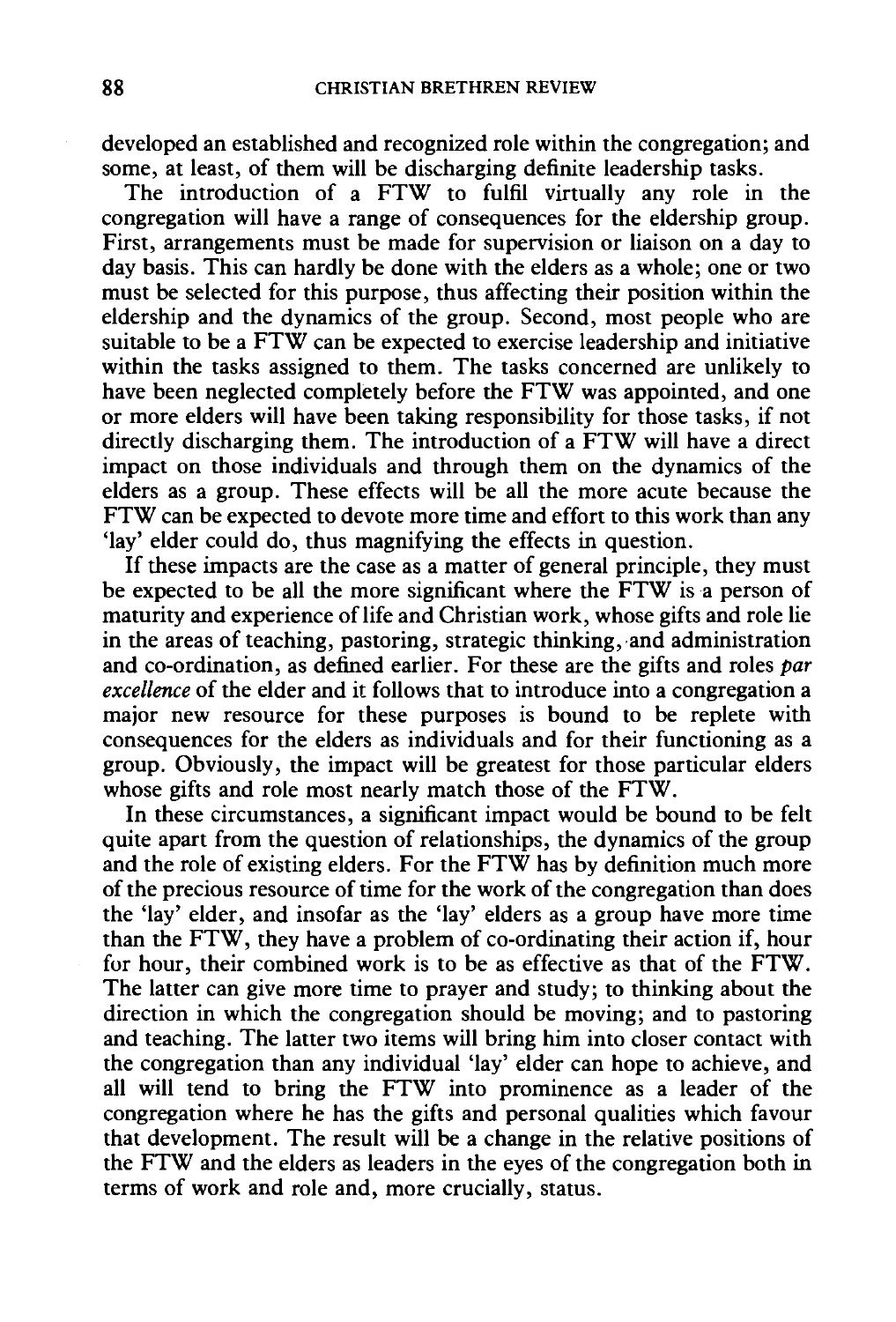It is difficult to see how this could fail to happen if the FTW has gifts and a role similar to those of the elders. If it was the will of God that the congregation should call on a FTW with these qualities and gifts, the consequences ought properly to be embraced gladly by the congregation, including the elders, as ultimately beneficial to it. But it is perfectly possible that none of this will be anticipated or understood by the elders (and possibly by the FTW). If it is not, it seems bound to be a source of deep tension and distress, and the evidence is that more than one relationship between a FTW and a Brethren congregation has broken down in consequence. This is a problem which occurs not just in the relationship between a full-time person and 'lay' elders. Similar problems can occur when a new and gifted individual is introduced into a team of full-time workers—associate ministers, for example, tend only to be young and not to stay long in churches where there is an established and dominant senior minister. 1 Ultimately it is a problem in group behaviour and interaction which requires much spiritual character to overcome successfully. Certainly on the part of the elders it often requires a considerable measure of the spirit of John the Baptist when he said of Jesus, 'He must increase but I must decrease' (Jn. 3:30).

But in the Brethren (and Charismatic?) situation, the problems can be exacerbated by a more or less sharp divergence between the concept of ministry and leadership held by many elders and those held by some (many?) of those entering full-time Christian service, especially where they have been educated in the existing non-conformist colleges. The elders' concept emphasizes the obligation of the individual, whatever his circumstances, to commit himself heart and soul in service to the limit of his capacity, given his own obligations. Accordingly, it would tend not to accord any special status to full-time work as distinct from part-time or 'lay' work in the church. Indeed, it has conceptual difficulty with the term 'full-time' work, since it would wish to emphasize the biblical notion of the full-time calling of every believer to the service of Christ. My own view is that some confusion and misunderstanding would be avoided if we were to substitute the term 'supported' for 'full-time' in the designation now common in the assemblies. Further, insofar as the Brethren tradition recognizes the idea of leadership, as distinct from gift and work, as the duty of the elder, it tends to see it as a vigorously collective rather than an individual function in the church.

The emphasis among FTWs can, however, tend to be on the special status of the individual called to full-time service, so that the full-time person is regarded as ordained by God in a sense that the 'lay' person is not; on the need for leadership as a function in the congregation; and on the individual rather than group character of leadership if it is to be effective. Where there is a marked theological divergence between elders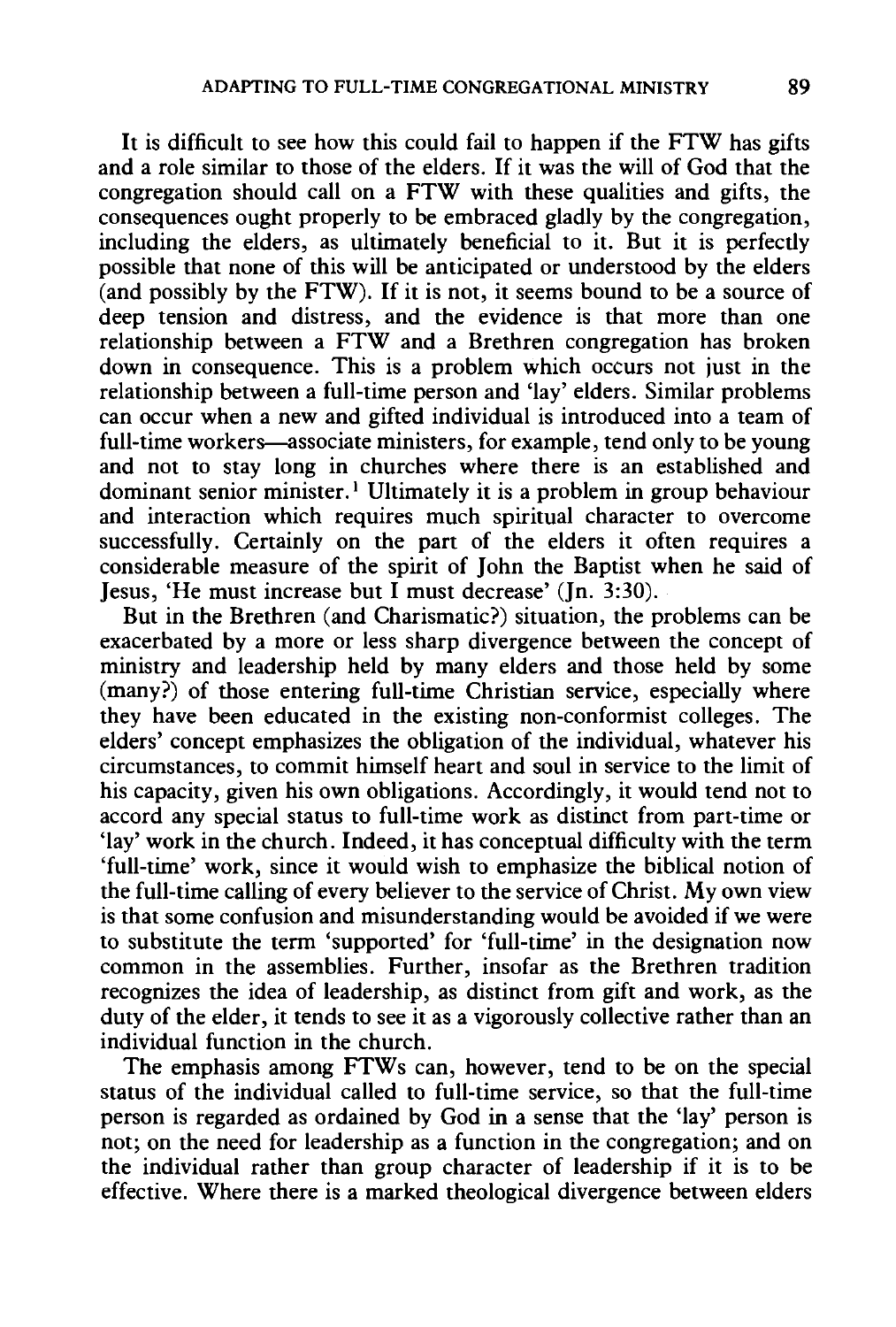and the FTWs on these issues, tension between the two seems inevitable, however good relationships may be in personal terms. For whatever a job specification may say, each is likely to have a differing perception of the status and role of the elders on the one hand and the FTW on the other with respect to each other and the rest of the congregation. At the extreme it raises questions such as 'Is the FTW the equal of the lay elders? Is he their assistant or are they his assistants?' It may be that both elders and FTWs need to engage in some hard biblical study on the nature of Christian ministry, particularly as it relates to the questions of the time available for a particular ministry, the source of practical support for that ministry, and the significance of the source of support for the position, status and rights of the person concerned.

## **Managing the impact**

It is vital that elders should not sit idly by, observing these various impacts, but doing nothing to assist the congregation to come to terms with them. It is of the essence of leadership that the leader should be active in managing change, seeking on the one hand to neutralize its negative and destructive effects, and on the other to explore the opportunities which it presents for the benefit of the group for which he is responsible. If this analysis of the impact of a FTW on the elders, and of the difficulties of relationships which may arise, is correct, a number of more or less practical proposals for avoiding, or at least reducing, problems can be made.

1. It is essential that in selecting (ie jointly recognizing the call of) any individual for resident full-time work in a congregation, there should be a mutual exploration not only of character, gifts and possible role, but of concepts of the nature of ministry, of eldership, and of leadership. No doubt, each individual's ideas on these matters will vary in detail from those of the next person. But where there are marked divergences of view on these matters, the scope of tension should not be underestimated because they will inevitably affect the way the FTW does his or her job, and his/her relationship with and view of the elders. If the prospective FTW is to have a role in pastoring, teaching, strategy and co-ordination, it will be all the more important to explore these matters. (Elders might of course also usefully ask themselves whether their own views on these subjects are right, and whether those views are or are not having beneficial effects on their own ministry in the congregation!)

2. In the process of recognizing the FTW's call, not only should role and tasks be carefully specified, but so should the prospective relationship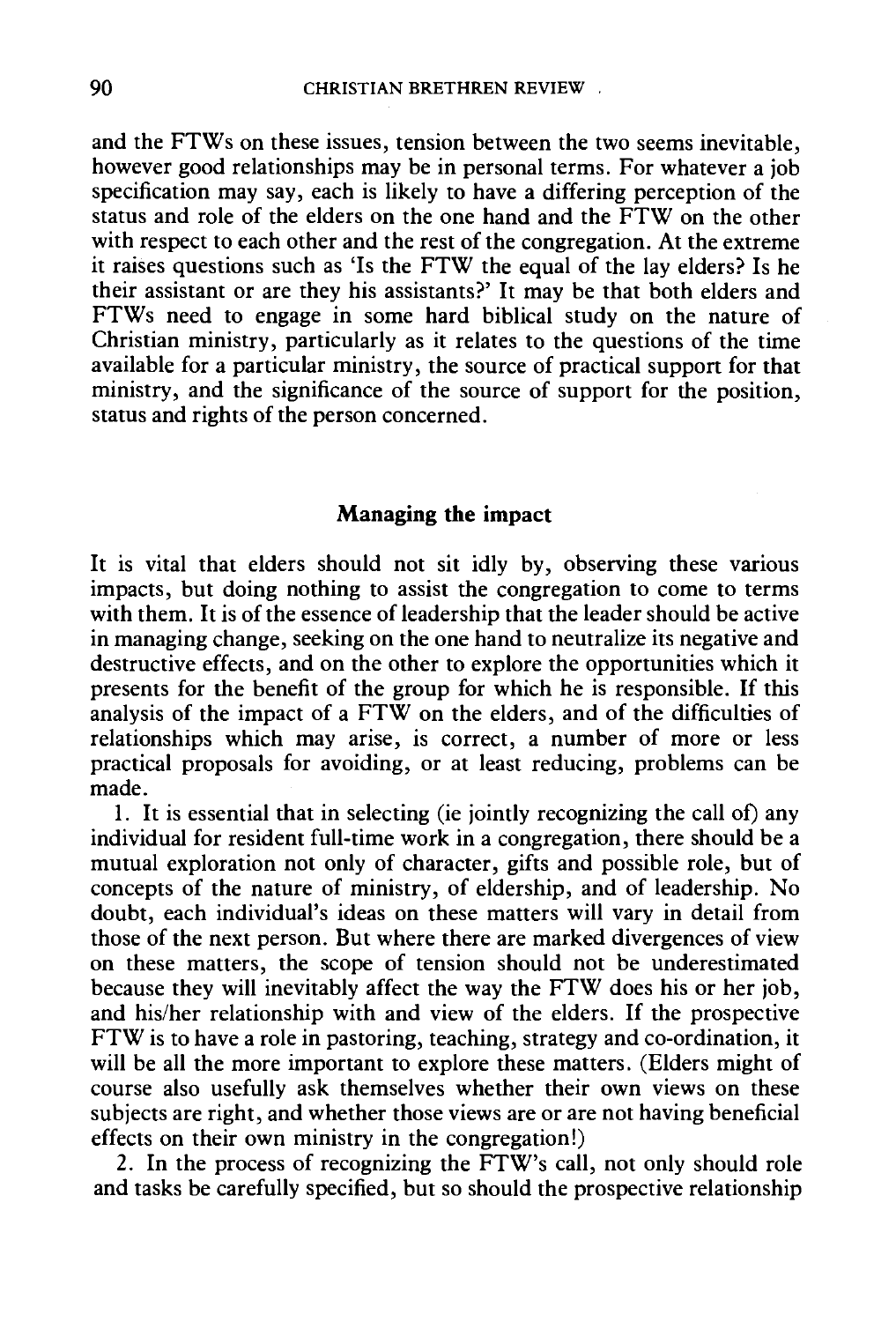with the elders and the congregation as a whole. Is the FTW to be an elder, or a deacon, or what? If not, what access is he or she to have to the elders, and on whose invitation? What freedom of innovation and initiative is the FTW to have in his or her area of responsibility, and what freedom to communicate with the church independently on those matters? What matters can he decide for himself with or without a subsequent report to the elders? In reaching agreement on these questions, it should be recognized that elders, the congregation as a whole, and FTW will change and develop with the passage of time, and the arrangement should be reviewed and adjusted at regular intervals (without constantly uprooting the plant to see how things are growing!).

3. If the FTW's main role is to be in pastoring, teaching, strategy and co-ordination, it is difficult to see how this role can be pursued in the Brethren environment effectively and enthusiastically but without resulting tensions, unless the FTW is an elder of equal standing with his colleagues before the congregation. If such a FTW is not an elder, either he will be hamstrung by his, to say the least, ambiguous position, or the position and role of the elders themselves seem likely to be called into question. The implication of this is that a FTW for such a role *must* have the qualifications and gifts for immediate eldership; this demands maturity and will often rule out those in their early twenties, if not early thirties. That in turn has practical implications in terms of, perhaps, abandonment of secular careers, and the need for the congregation to make adequate provision for financial support and accommodation, as such an individual will usually have a wife and family.

4. Many congregations feel that the difficulties suggested above may be more likely to be overcome if the FTW is an existing member of the congregation whom they enable to give more time to the work, by developing his or her existing roles. There may be something in this, but it should be recognized that the difficulties outlined above derive, in part, precisely from the fact that the individual is enabled to devote more time to his or her ministry than other key people in the congregation are able to do. It may be of significance that an American observer of churches with multiple full-time staff comments that, on balance, it is less satisfying to add an existing member of the congregation to such a team than someone from another neighbouring congregation. 2

5. It is essential to provide the FTW with scope to develop his or her ministry. To put it at its lowest, there is no point in the elders' employing even a dog('s body!) and barking themselves. If God has called an individual to a full-time role in a congregation and that person has significant gifts, it makes little sense to leave those gifts under-employed while the work is done by less gifted individuals. And it certainly makes no sense to limit the FTW's scope in this way simply in the name of not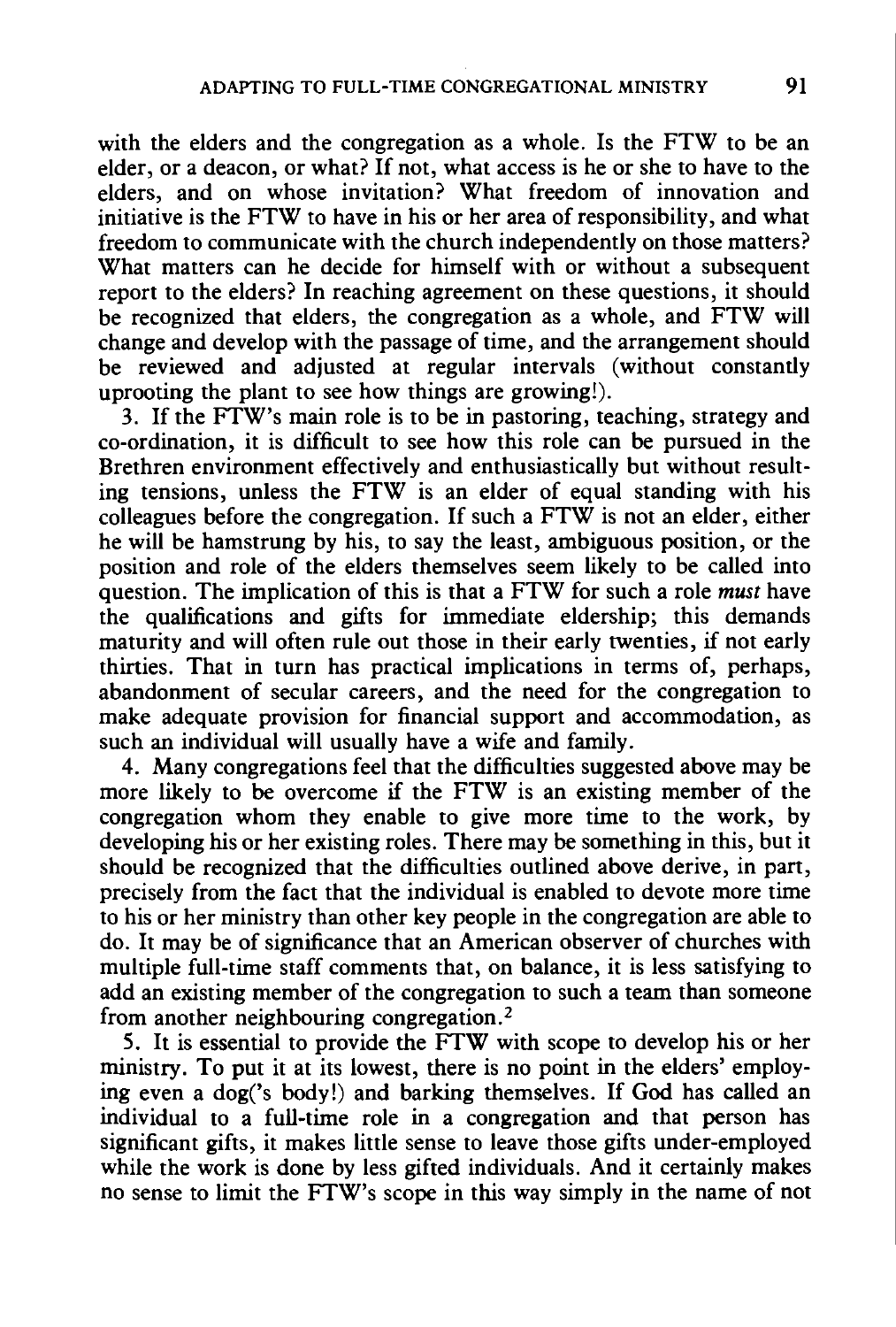reducing the status of another elder or other member of the congregation. This point is of special significance in respect of a teaching ministry, because of its high public prominence in the congregation. But it is also relevant apropos high-profile leadership, and the offices of chairman and secretary of the elders. The point also extends to more detailed matters of executive action. The elders and congregation need to appoint someone whom they can trust to discharge (and not, without authority, to go too far outside) the role agreed. And they must then set that person free to exercise his/her ministry without constant detailed supervision and reference back to them, except on matters of importance and principle.

6. This leads to the crucial importance, whether or not the FTW is an elder, of good and constantly open communications between him/her and the (rest of the) elders, in order to minimize the risk of fear and suspicion by the elders of the FTW. Membership of the elders should in itself greatly help, for there should then be ample opportunity for report, discussion, and the sharing of ideas. In a group leadership, this openness and sharing of important information and intentions is of greater importance than under more managerial arrangements.

Where the FTW is not an elder, the elders should ensure that they give ample time for report and discussion. The younger FTW, especially, should never be left to feel that no one, least of all the elders of the congregation, is taking a real interest in his/her work. Attendance at the elders' meeting will be essential from time to time, but contact with the elders should not be confined to that. Elders in general should make sure that they express a regular informal interest in the FTW and his/her dependants.

Whether or not the FTW is an elder, it will probably be useful if one suitable elder acts as a liaison officer, to be available for consultation and to take a close day-to-day interest in the FTW and his/her work. In the larger congregation, and especially where there is more than one FTW, it may be helpful to form an executive group to meet weekly or even more often, comprising the FTWs and two or three elders, in order to ensure proper co-ordination of work and activities, prompt pastoral action, and to take decisions in day-to-day matters. Such an arrangement can be expected to be of help in alleviating one of the important petty sources of frustration for the FTW—the length of time it can take to make even minor decisions in the Brethren system.

7. It is essential that the elders and the congregation should recognize the peculiar pressures which can be experienced by those who have committed themselves to full-time Christian service. These may be practical. There may be uncertainties about the level of financial support which the congregation will provide, or uncertainties about whether the congregations will be able to meet the financial undertakings which it has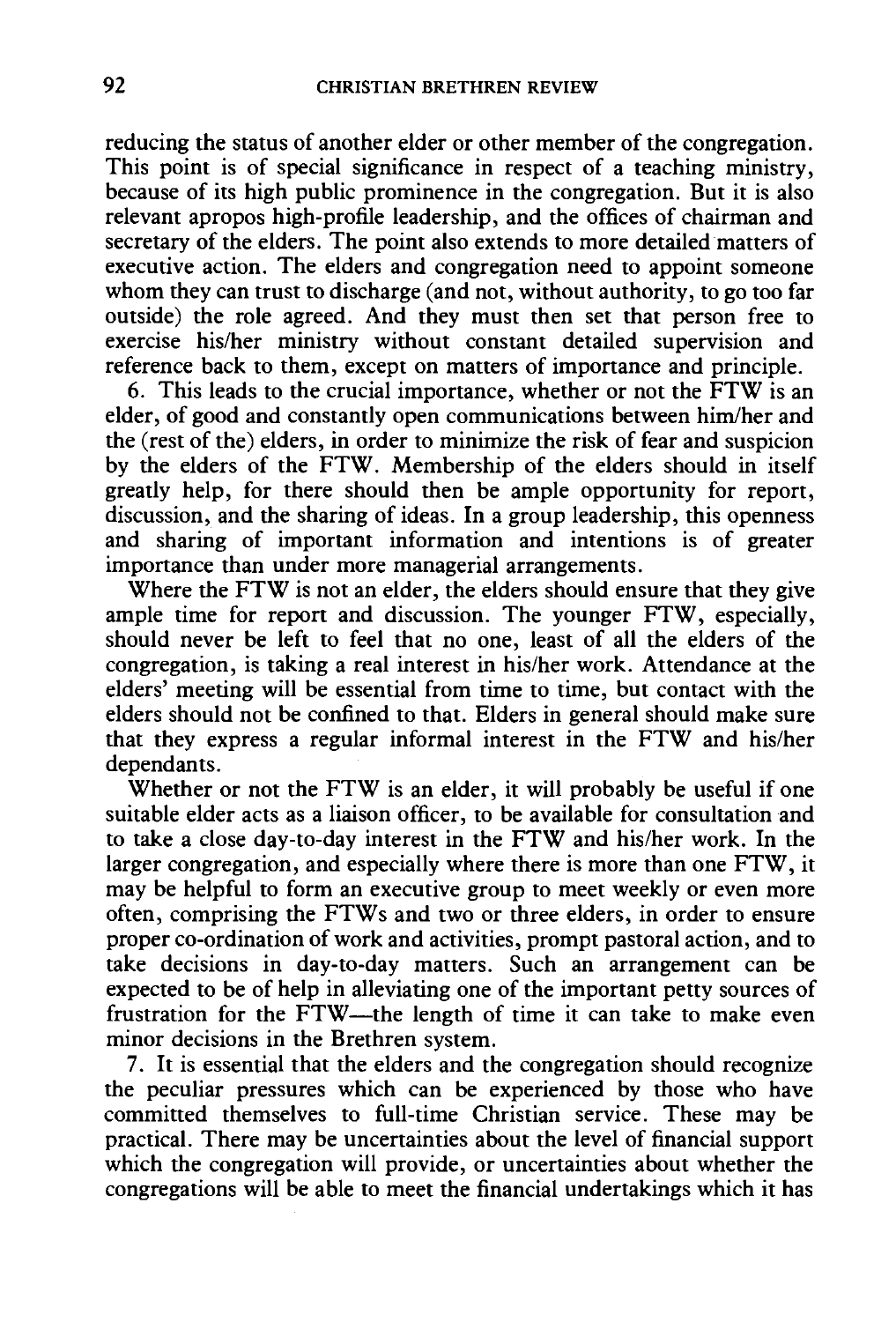made. There may be uncertainties about the future, eg, about accommodation or how the individual's 'career' in Christian service will develop, or about the need to provide for retirement, even though it may be many years away. More important still, the individual may have difficulties in coming to terms with the powerlessness and statuslessness which are peculiar in a secularized society to the occupation of Christian worker. There may also be anxiety to exercise a successful ministry in the congregation, to demonstrate to them and to other Christian workers that the FTW's ministry has divine approbation.

It would be easy to criticise such sentiments as being unspiritual-as indicating concern to guarantee personal *securitas* (safety) rather than manifesting the *certitudo* (trust in God)<sup>3</sup> which ought to characterize the Christian. To be sure, it is difficult to live by faith (and the FTW must do so, even when he receives a salary from his congregation) and the temptation to lack of faith is commonly experienced, even by those who have long been in Christian work. It is not for those who live much more secure and prestigious lives to cast stones. They need, rather, to ensure that they give proper support to the FTW (and his or her spouse) in prayer, emotionally, and practically. Above all, they need to recognize that the FTW, like anyone else, requires pastoral care and support, and they must ensure that he or she gets it, either from within the congregation or from outside it. The informal interest in the FTW already recommended is crucial in this.

For his or her part, the FTW needs to recognize the peculiar temptations of full-time work and his or her need for pastoral support. And, in particular, they should be willing to receive that support even from members of their own congregation (it is in the nature of Christian fellowship and humility that the Christian worker should be willing to receive pastoral support from those for whom he or she has pastoral responsibility).

8. Finally, some of the possible difficulties noted in this chapter may arise precisely because there is only *one* FTW in a large congregation with an active eldership. Such congregations should, in my opinion, consider whether they should not call *two* or more FTWs to occupy differing or even similar roles. In any case, for their own good and growth, many larger congregations need to be thinking in terms not of one full-time person but a team, working alongside other church members. It is possible that where there are multiple FTWs, the dynamics of the relationship of the FTW with the (other) elders and the rest of the congregation will be different and more positive than where there is only one full-time person in this, for Brethren congregations, difficult and unaccustomed position.

The purpose of these observations and suggestions has been to warn of possible pitfalls and to suggest possible ways of avoiding them, not to